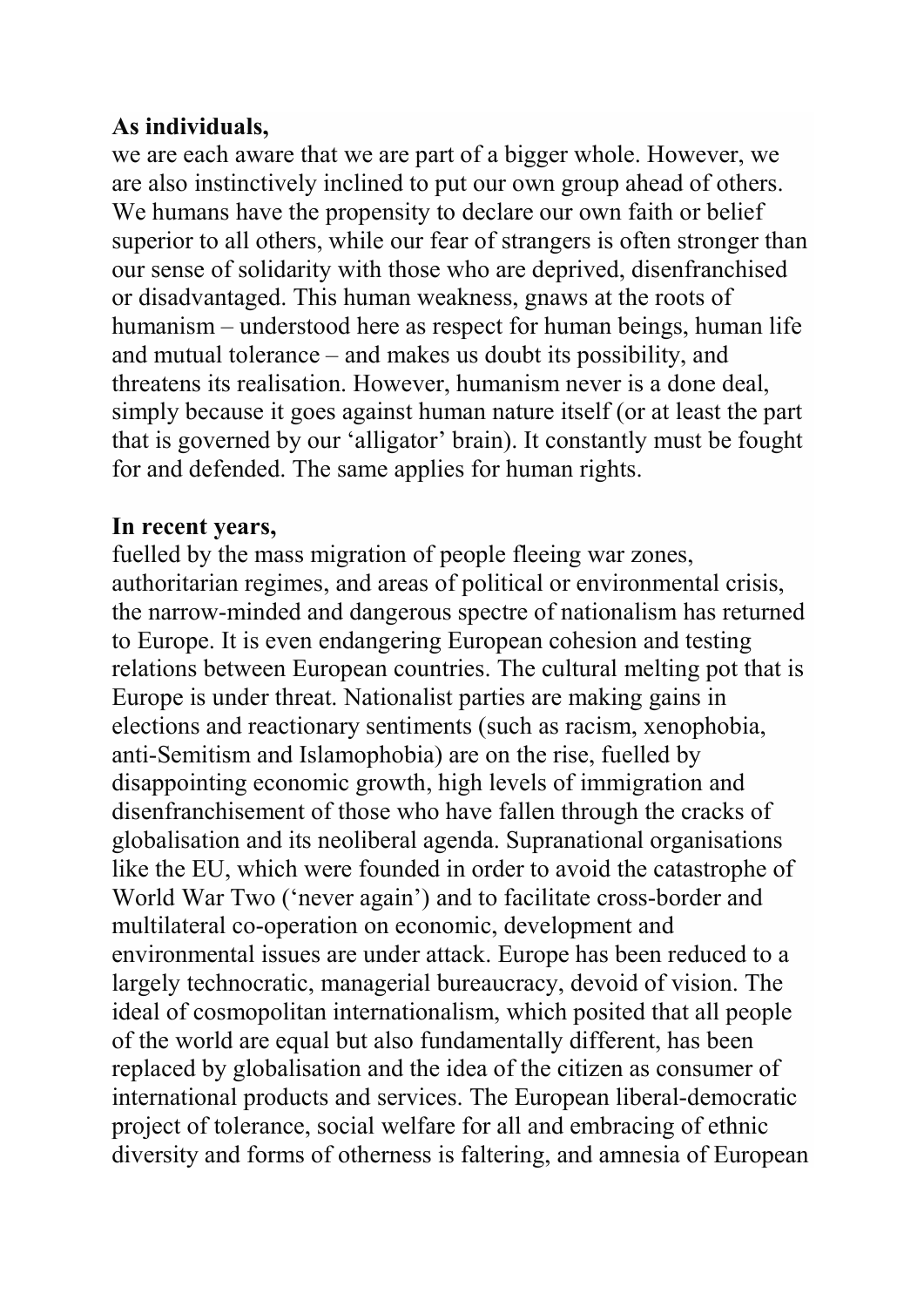history is taking hold. Xenophobia, racism and prejudice are on the rise, fuelled by nationalist rhetoric. Cultural and ethnic homogenisation are proposed as part of the 'us' solution. Euroscepticism is dividing nations and even families, as the recent referenda in Greece, Britain and Italy have shown.

#### The very issue of nationalism

is more-often-than-not discussed in a polarised light, as 'us versus them'. But nationalism is a very complex issue, which is rarely critically dissected in the media, especially now in the age of Twitter polemics and the Facebook pseudo-debate. You are either for or against. As with all such subjects, the issue is more intricate. Nevertheless, defining what nation and nationalism are has always been a tricky business; as the late, great historian Eric Hobsbawm has stated in his book Nations and Nationalism Since 1780: Programme, Myth, Reality, it is impossible to reduce 'nationality' to a single dimension, and neither subjective nor objective definitions are satisfactory, as the nation and nationhood are constantly in flux, governed by ambiguity and subject to 'the element of artefact, invention, and social engineering'. Particularly in Europe and its wider geopolitical region, the focus of this exhibition, it is impossible to define the nation in the homogeneous terms that some nationalists advocate. This is because Europe has been historically a tapestry of mixed-up identities (one only needs to think of the territories and peoples of the Ottoman Empire, in this respect or the mixed identities that existed in the region of North-East Europe, or even in countries like Belgium, currently).

### Throughout history,

human beings have sought to constitute themselves in groups with similar characteristics, in territorially distinct societies bound by a certain sense of kinship. The formation of the nation-state can be considered to be the evolution of this tendency of humans to progress from the smaller to the larger group. In this sense the nation can be seen as a social (and even more so, cultural) relation grounded in a sense of collective self-consciousness and belonging, glued together by language, culture, religion, and a sense of continuity (the latter two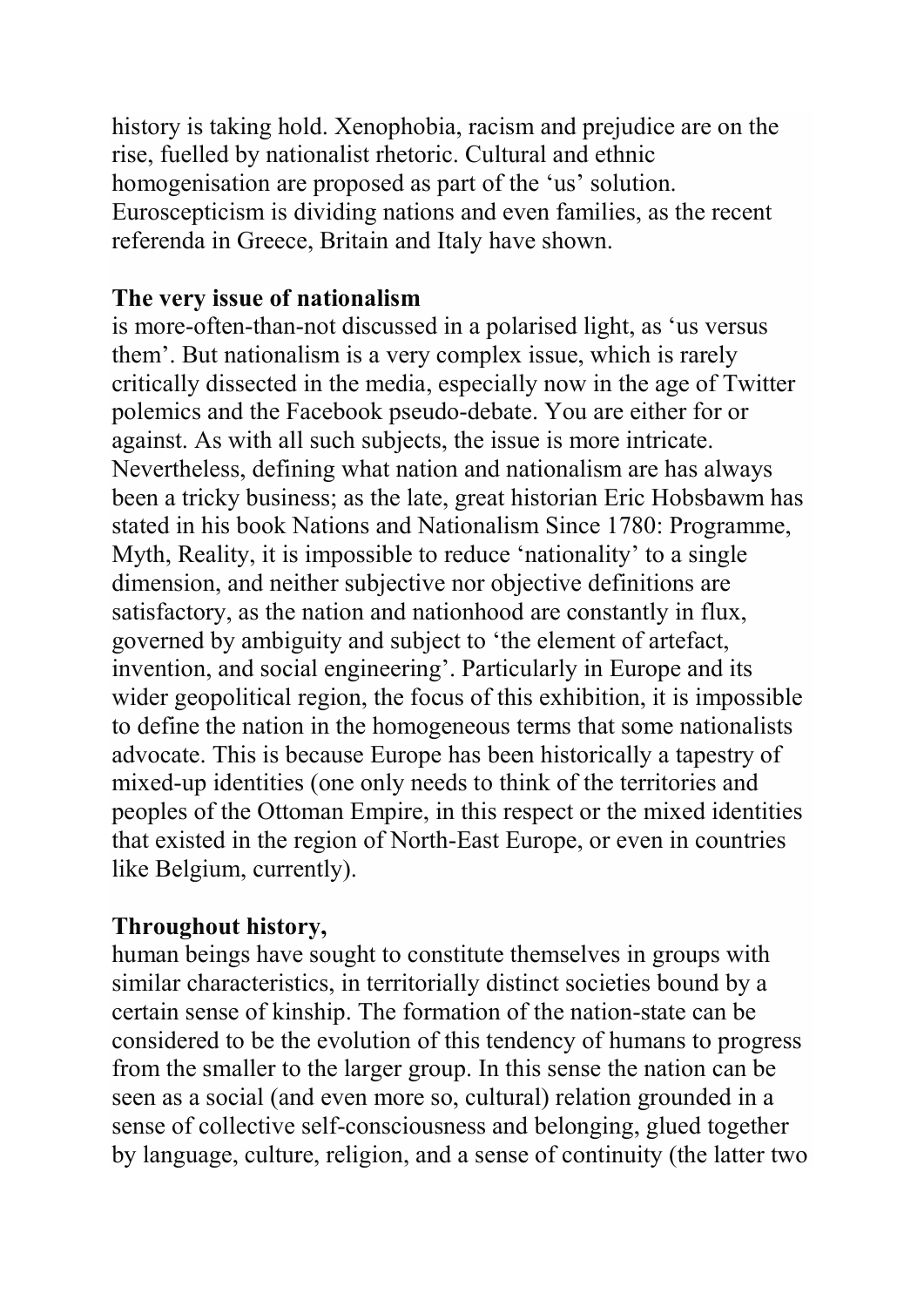being the most problematic constructs buttressing the concept of the nation-state). In itself, it is not inherently bad to identify oneself with people who speak the same language or share the same history, or – even better – identifying oneself with people who share the same altruistic ideals and goals.

### The nation

is also a modern tool in the organisation of life. At this point it is important to make a distinction, here, between the terms 'nation' and 'nationalism', the former being a structural, constructed entity, the latter referring to a set of beliefs about the nation which is ideologically charged. Similarly, it is important to distinguish between civic and ethnic understandings of nationalism. The former can be understood as a non-xenophobic form of nationalism in which people of different backgrounds can exist, and which is compatible with values of freedom, tolerance, equality and individual rights. The latter can be understood in terms of a common ethnic ancestry and, usually, faith. This is the most dangerous form of nationalism, as it is based on binary classificatory distinctions of 'us' versus 'them', 'insiders' and 'outsiders', and a blind faith in the nation. This type of nationalism fosters cultural homogeneity, isolationism, suspicion of the 'other', exclusion and hate. It ignores the needs of people not belonging to its ethnic sphere and advocates superiority of one value system over another. Invariably, it propagates shared ancestral myths and histories that advantage one group over another side-lining the complexities that are inherent to any society.

### Despite the negative undertones

that govern any utterance of the word 'nationalism', we have to admit that belonging to a nation, for many people, also engenders a hard-todefine sense of togetherness or community. Can the commonality, social cohesion and sense of shared identity that civic nationalism fosters between humans be found beyond the nationalist ideal that promotes them? Nationalism is by definition exclusive. But how can we or should we further the idea of an inclusive nationalism? In the age of global migrations, if our societies cannot move towards this, then nationalism is probably doomed to be a negative term altogether.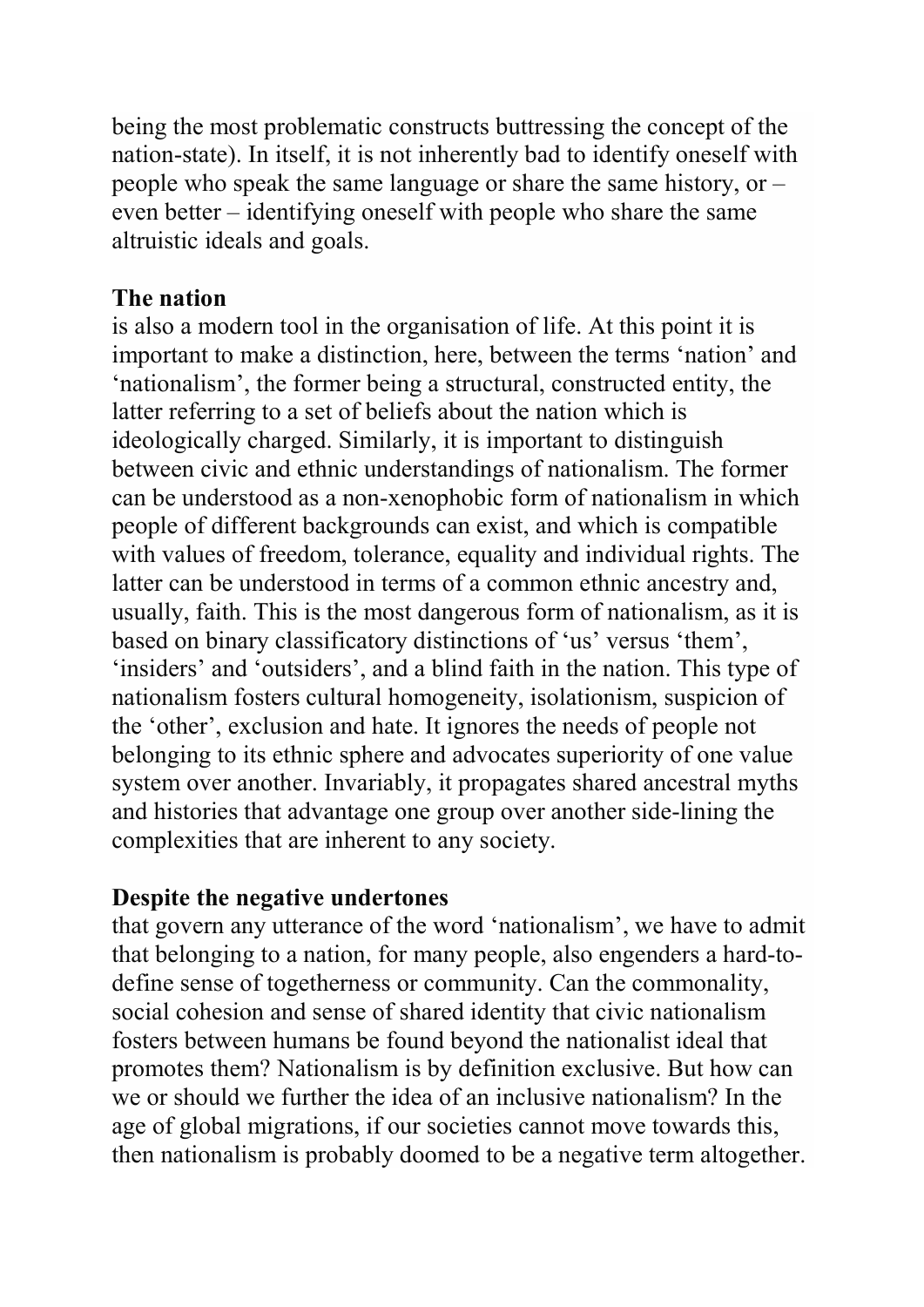Can national sovereignty be reconciled with pluralism, an open society and today's networked, integrated globalised societies? Is nationalism always bad, as most progressive viewpoints assert? Or is there such a thing as 'good' or benign nationalism?

# At what point

does this kind of nationalism morph into something toxic? And what about the relationship between ultra-nationalism and the so-called 'deep state', structures and practices that fall outside the democratic control of the populace such as shadow groups of people that secretly control the governent. In his essay To Make A World: Ultranationalism and the Art of the Stateless State artist Jonas Staal talks about how ultra-nationalism justifies governments' deployment of undemocratic practices under the pretext of safety and security. One example he cites is the EU's large investment of taxpayers' money to fund corporate 'research' into the development of drones. As he writes, 'This is an example of the unaccountable structures of the EU merging perfectly with the interests of private lobbies – in this case, to produce equipment for the corporate-mercenary armies of the EU […]'. He goes on to argue, 'For citizens to outsource their agency to the structures of the Deep State, they need to have the will to do so; the fears stoked by ultra-nationalism create this will. These fears fuel the global extra-legal structures that we are confronted with nowadays, and which undermine the celebrated sovereignty of the very states that ultra-nationalism swears to protect.' This results in covert military operations and sweeping surveillance tactics that bypass democratic principles altogether.

### The exhibition

The State is not a Work of Art aims to probe the problematics and complexities of nation and nationalism, examine their current volatility, and offer a more nuanced view into the subject, beyond stereotypical understandings of the concept. It seems an opportune moment, on the hundredth anniversary of the independence of Estonia (which was the culmination of Estonian's 'national awakening' in the nineteenth century), to discuss this issue (which is of critical importance for the future direction of the countries of Europe and the